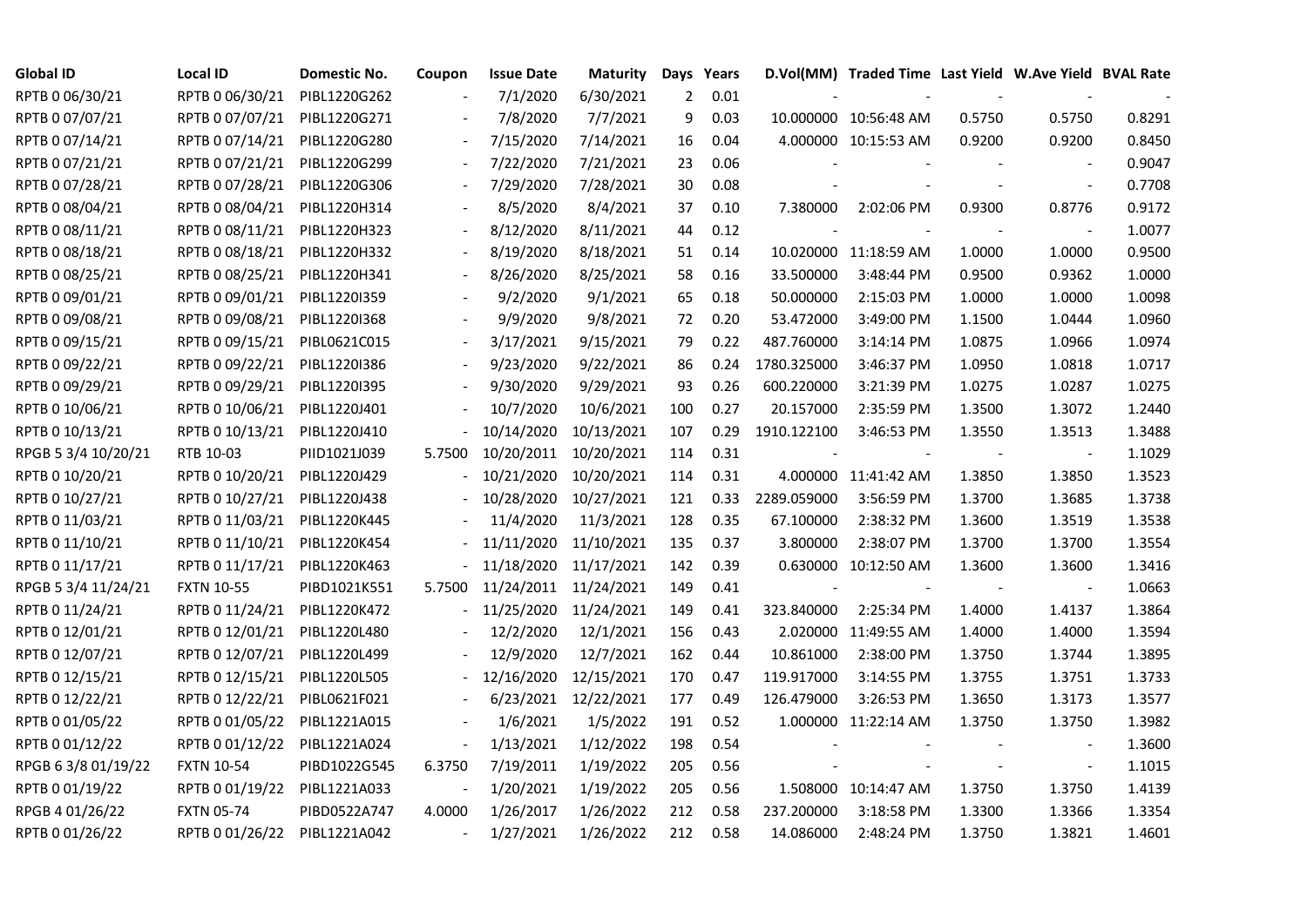| <b>Global ID</b>     | <b>Local ID</b>   | Domestic No. | Coupon                   | <b>Issue Date</b> | Maturity   |     | Days Years |            | D.Vol(MM) Traded Time Last Yield W.Ave Yield BVAL Rate |        |                          |        |
|----------------------|-------------------|--------------|--------------------------|-------------------|------------|-----|------------|------------|--------------------------------------------------------|--------|--------------------------|--------|
| RPTB 0 02/02/22      | RPTB 0 02/02/22   | PIBL1221B050 |                          | 2/3/2021          | 2/2/2022   | 219 | 0.60       |            | 1.000000 10:50:20 AM                                   | 1.4250 | 1.4250                   | 1.4509 |
| RPTB 0 02/09/22      | RPTB 0 02/09/22   | PIBL1221B069 |                          | 2/10/2021         | 2/9/2022   | 226 | 0.62       |            | 5.000000 11:24:55 AM                                   | 1.4300 | 1.4260                   | 1.5565 |
| RPTB 0 02/16/22      | RPTB 0 02/16/22   | PIBL1221B078 | $\overline{\phantom{a}}$ | 2/17/2021         | 2/16/2022  | 233 | 0.64       |            |                                                        |        |                          | 1.4628 |
| RPTB 0 02/23/22      | RPTB 0 02/23/22   | PIBL1221B087 | $\blacksquare$           | 2/24/2021         | 2/23/2022  | 240 | 0.66       |            |                                                        |        | $\blacksquare$           | 1.4343 |
| RPTB 0 03/02/22      | RPTB 0 03/02/22   | PIBL1221C095 |                          | 3/3/2021          | 3/2/2022   | 247 | 0.68       |            |                                                        |        |                          | 1.4776 |
| RPTB 0 03/09/22      | RPTB 0 03/09/22   | PIBL1221C102 | $\Box$                   | 3/10/2021         | 3/9/2022   | 254 | 0.70       |            |                                                        |        | $\blacksquare$           | 1.4837 |
| RPGB 15 03/14/22     | <b>FXTN 20-02</b> | PIBD2022C021 | 15.0000                  | 3/14/2002         | 3/14/2022  | 259 | 0.71       |            |                                                        |        | $\overline{\phantom{a}}$ | 1.3511 |
| RPTB 0 03/16/22      | RPTB 0 03/16/22   | PIBL1221C111 | $\Box$                   | 3/17/2021         | 3/16/2022  | 261 | 0.72       |            |                                                        |        | $\blacksquare$           | 1.4921 |
| RPTB 0 03/23/22      | RPTB 0 03/23/22   | PIBL1221C120 |                          | 3/24/2021         | 3/23/2022  | 268 | 0.73       |            |                                                        |        |                          | 1.5126 |
| RPTB 0 03/30/22      | RPTB 0 03/30/22   | PIBL1221C139 |                          | 3/31/2021         | 3/30/2022  | 275 | 0.75       |            |                                                        |        | $\blacksquare$           | 1.5122 |
| RPTB 0 04/06/22      | RPTB 0 04/06/22   | PIBL1221D147 | $\overline{\phantom{0}}$ | 4/7/2021          | 4/6/2022   | 282 | 0.77       |            |                                                        |        | $\blacksquare$           | 1.5226 |
| RPTB 0 04/13/22      | RPTB 0 04/13/22   | PIBL1221D156 |                          | 4/14/2021         | 4/13/2022  | 289 | 0.79       | 1.098000   | 2:08:00 PM                                             | 1.5250 | 1.5250                   | 1.5320 |
| RPTB 0 04/20/22      | RPTB 0 04/20/22   | PIBL1221D165 |                          | 4/21/2021         | 4/20/2022  | 296 | 0.81       |            |                                                        |        | $\blacksquare$           | 1.5465 |
| RPTB 0 04/27/22      | RPTB 0 04/27/22   | PIBL1221D174 |                          | 4/28/2021         | 4/27/2022  | 303 | 0.83       |            | 23.282000 11:40:35 AM                                  | 1.5500 | 1.5500                   | 1.5500 |
| RPTB 0 05/04/22      | RPTB 0 05/04/22   | PIBL1221E182 |                          | 5/5/2021          | 5/4/2022   | 310 | 0.85       | 5.200000   | 2:57:41 PM                                             | 1.5500 | 1.5500                   | 1.5839 |
| RPTB 0 05/11/22      | RPTB 0 05/11/22   | PIBL1221E191 |                          | 5/12/2021         | 5/11/2022  | 317 | 0.87       |            |                                                        |        |                          | 1.5600 |
| RPTB 0 05/18/22      | RPTB 0 05/18/22   | PIBL1221E208 |                          | 5/19/2021         | 5/18/2022  | 324 | 0.89       |            |                                                        |        | $\overline{\phantom{a}}$ | 1.5500 |
| RPTB 0 05/25/22      | RPTB 0 05/25/22   | PIBL1221E217 | $\overline{\phantom{a}}$ | 5/26/2021         | 5/25/2022  | 331 | 0.91       |            |                                                        |        | $\overline{\phantom{a}}$ | 1.5743 |
| RPTB 0 06/01/22      | RPTB 0 06/01/22   | PIBL1221F225 |                          | 6/2/2021          | 6/1/2022   | 338 | 0.93       |            |                                                        |        |                          | 1.5975 |
| RPTB 0 06/08/22      | RPTB 0 06/08/22   | PIBL1221F234 |                          | 6/9/2021          | 6/8/2022   | 345 | 0.95       |            |                                                        |        |                          | 1.5882 |
| RPTB 0 06/15/22      | RPTB 0 06/15/22   | PIBL1221F243 | $\overline{\phantom{a}}$ | 6/16/2021         | 6/15/2022  | 352 | 0.96       | 21.182000  | 2:30:33 PM                                             | 1.5650 | 1.5650                   | 1.5639 |
| RPTB 0 06/22/22      | RPTB 0 06/22/22   | PIBL1221F252 | $\overline{\phantom{a}}$ | 6/23/2021         | 6/22/2022  | 359 | 0.98       | 257.174000 | 3:26:21 PM                                             | 1.4500 | 1.5695                   | 1.5670 |
| RPGB 4 3/4 07/04/22  | <b>FXTN 03-24</b> | PIBD0322G247 | 4.7500                   | 7/4/2019          | 7/4/2022   | 371 | 1.02       | 293.000000 | 3:24:09 PM                                             | 1.5600 | 1.5600                   | 1.5536 |
| RPGB 4 7/8 08/02/22  | <b>FXTN 10-56</b> | PIBD1022H562 | 4.8750                   | 8/2/2012          | 8/2/2022   | 400 | 1.10       |            |                                                        |        |                          | 1.5459 |
| RPGB 4 3/4 09/13/22  | <b>FXTN 10-57</b> | PIBD1022I570 | 4.7500                   | 9/13/2012         | 9/13/2022  | 442 | 1.21       |            |                                                        |        | $\blacksquare$           | 1.5984 |
| RPGB 12 3/4 10/17/22 | <b>FXTN 20-03</b> | PIBD2022J033 | 12.7500                  | 10/17/2002        | 10/17/2022 | 476 | 1.30       |            |                                                        |        | $\blacksquare$           | 1.6408 |
| RPGB 4 5/8 12/04/22  | RTB 05-11         | PIID0522L114 | 4.6250                   | 12/4/2017         | 12/4/2022  | 524 | 1.44       |            | 4.800000 11:52:33 AM                                   | 1.7150 | 1.7150                   | 1.6975 |
| RPGB 4 12/06/22      | <b>FXTN 10-58</b> | PIBD1022L585 | 4.0000                   | 12/6/2012         | 12/6/2022  | 526 | 1.44       |            | 500.500000 11:27:40 AM                                 | 1.8250 | 1.7251                   | 1.7252 |
| RPGB 4 3/8 02/11/23  | RTB 03-10         | PIID0323B101 | 4.3750                   | 2/11/2020         | 2/11/2023  | 593 | 1.62       | 838.800000 | 3:01:59 PM                                             | 1.7300 | 1.7467                   | 1.7296 |
| RPGB 13 02/20/23     | <b>FXTN 20-04</b> | PIBD2023B048 | 13.0000                  | 2/20/2003         | 2/20/2023  | 602 | 1.65       |            |                                                        |        | $\overline{\phantom{a}}$ | 1.7981 |
| RPGB 5 1/2 03/08/23  | <b>FXTN 05-75</b> | PIBD0523C752 | 5.5000                   | 3/8/2018          | 3/8/2023   | 618 | 1.69       | 8.500000   | 3:17:13 PM                                             | 1.7300 | 1.7300                   | 1.7402 |
| RPGB 3 1/2 04/21/23  | <b>FXTN 07-58</b> | PIBD0723D588 | 3.5000                   | 4/21/2016         | 4/21/2023  | 662 | 1.81       |            | 400.000000 11:18:07 AM                                 | 1.8000 | 1.8000                   | 1.8000 |
| RPGB 11 7/8 05/29/23 | <b>FXTN 20-05</b> | PIBD2023E054 | 11.8750                  | 5/29/2003         | 5/29/2023  | 700 | 1.92       |            |                                                        |        |                          | 1.9241 |
| RPGB 3 1/4 08/15/23  | RTB 10-04         | PIID1023H046 | 3.2500                   | 8/15/2013         | 8/15/2023  | 778 | 2.13       | 2.000000   | 3:27:47 PM                                             | 2.0000 | 2.0000                   | 1.9769 |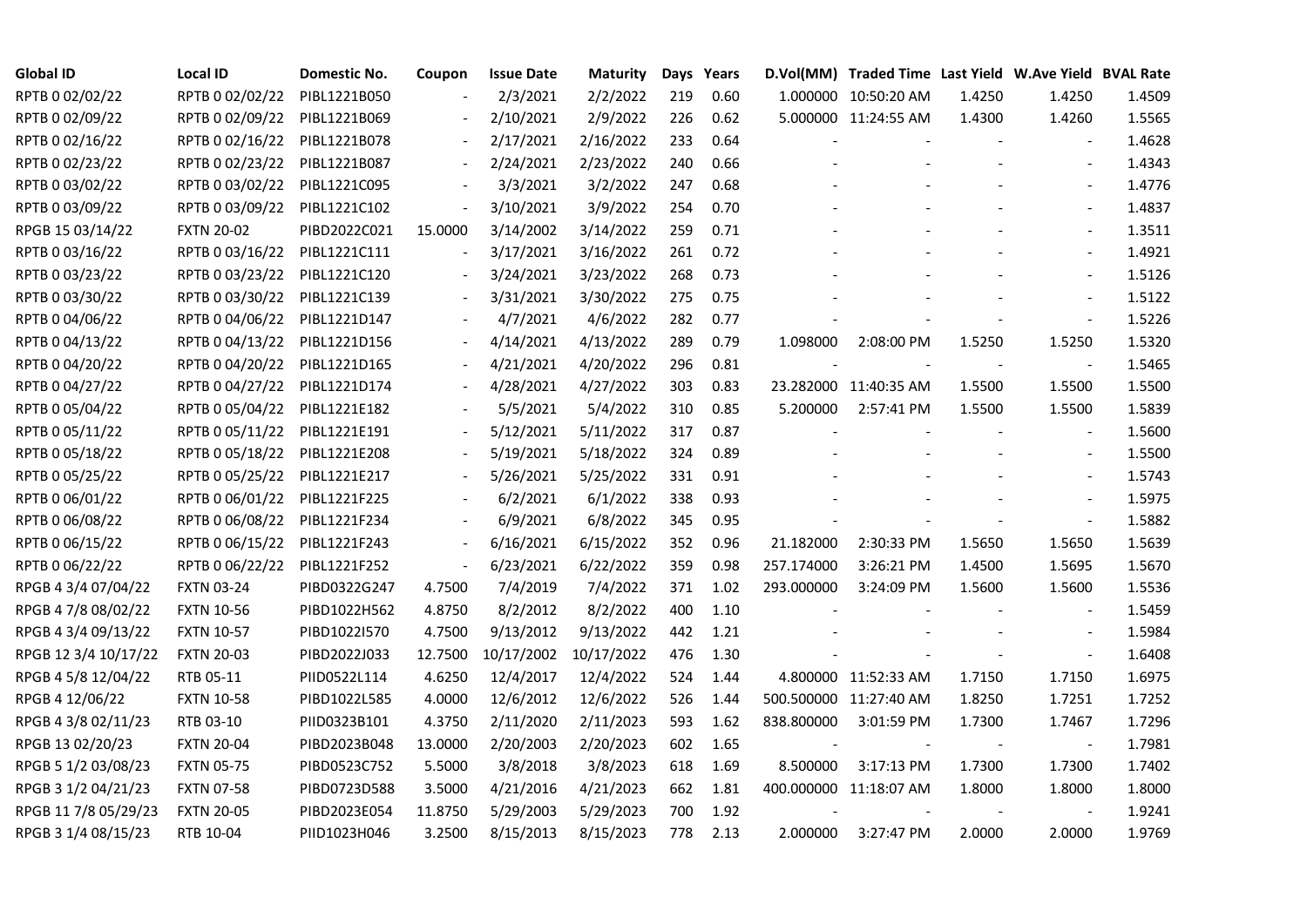| <b>Global ID</b>     | <b>Local ID</b>   | Domestic No. | Coupon  | <b>Issue Date</b> | <b>Maturity</b>       | Days | Years |             | D.Vol(MM) Traded Time Last Yield W.Ave Yield BVAL Rate |        |                          |        |
|----------------------|-------------------|--------------|---------|-------------------|-----------------------|------|-------|-------------|--------------------------------------------------------|--------|--------------------------|--------|
| RPGB 2 3/8 09/10/23  | <b>FXTN 03-25</b> | PIBD0323I252 | 2.3750  | 9/10/2020         | 9/10/2023             | 804  | 2.20  |             |                                                        |        |                          | 1.9817 |
| RPGB 11 3/8 10/23/23 | <b>FXTN 20-06</b> | PIBD2023J068 | 11.3750 | 10/23/2003        | 10/23/2023            | 847  | 2.32  |             |                                                        |        |                          | 2.0008 |
| RPGB 2 3/8 03/09/24  | RTB 03-11         | PIID0324C115 | 2.3750  | 3/9/2021          | 3/9/2024              | 985  | 2.70  | 1108.155000 | 3:56:14 PM                                             | 2.3415 | 2.3440                   | 2.3456 |
| RPGB 6 1/4 03/12/24  | RTB 05-12         | PIID0524C129 | 6.2500  | 3/12/2019         | 3/12/2024             | 988  | 2.71  | 38.130000   | 3:39:29 PM                                             | 2.3500 | 2.3466                   | 2.3821 |
| RPGB 4 1/2 04/20/24  | <b>FXTN 07-59</b> | PIBD0724D595 | 4.5000  | 4/20/2017         | 4/20/2024 1,027       |      | 2.81  |             |                                                        |        | $\blacksquare$           | 2.2821 |
| RPGB 12 3/8 06/03/24 | <b>FXTN 20-07</b> | PIBD2024F075 | 12.3750 | 6/3/2004          | 6/3/2024 1,071        |      | 2.93  |             |                                                        |        | $\sim$                   | 2.3205 |
| RPGB 12 7/8 08/05/24 | <b>FXTN 20-08</b> | PIBD2024H086 | 12.8750 | 8/5/2004          | 8/5/2024 1,134        |      | 3.11  |             |                                                        |        | $\blacksquare$           | 2.3895 |
| RPGB 4 1/8 08/20/24  | <b>FXTN 10-59</b> | PIBD1024H595 | 4.1250  | 8/20/2014         | 8/20/2024 1,149       |      | 3.15  | 20.000000   | 3:21:49 PM                                             | 2.4000 | 2.4000                   | 2.4605 |
| RPGB 4 1/4 10/17/24  | <b>FXTN 05-76</b> | PIBD0524J762 | 4.2500  | 10/17/2019        | 10/17/2024 1,207      |      | 3.31  | 1158.000000 | 3:33:37 PM                                             | 2.4550 | 2.4533                   | 2.4598 |
| RPGB 13 3/4 11/11/24 | <b>FXTN 20-09</b> | PIBD2024K091 | 13.7500 | 11/11/2004        | 11/11/2024 1,232      |      | 3.37  |             |                                                        |        |                          | 2.4839 |
| RPGB 5 3/4 04/12/25  | FXTN 07-61        | PIBD0725D618 | 5.7500  | 4/12/2018         | 4/12/2025 1,384       |      | 3.79  |             |                                                        |        | $\overline{a}$           | 2.6987 |
| RPGB 12 1/8 04/14/25 | <b>FXTN 20-10</b> | PIBD2025D103 | 12.1250 | 4/14/2005         | 4/14/2025 1,386       |      | 3.80  |             |                                                        |        | $\blacksquare$           | 2.6322 |
| RPGB 2 5/8 08/12/25  | RTB 05-13         | PIID0525H130 | 2.6250  | 8/12/2020         | 8/12/2025 1,506       |      | 4.12  | 892.265000  | 3:37:45 PM                                             | 2.6600 | 2.6355                   | 2.6291 |
| RPGB 3 5/8 09/09/25  | <b>FXTN 10-60</b> | PIBD10251608 | 3.6250  | 9/9/2015          | 9/9/2025 1,534        |      | 4.20  | 2.000000    | 3:07:37 PM                                             | 2.6500 | 2.6500                   | 2.6875 |
| RPGB 12 1/8 10/20/25 | <b>FXTN 20-11</b> | PIBD2025J116 | 12.1250 | 10/20/2005        | 10/20/2025 1,575      |      | 4.31  |             |                                                        |        | $\blacksquare$           | 2.8032 |
| RPGB 18 1/4 11/29/25 | <b>FXTN 25-01</b> | PIBD2525K015 | 18.2500 | 11/29/2000        | 11/29/2025 1,615      |      | 4.42  |             |                                                        |        |                          | 2.8378 |
| RPGB 10 1/4 01/19/26 | <b>FXTN 20-12</b> | PIBD2026A122 | 10.2500 | 1/19/2006         | 1/19/2026 1,666       |      | 4.56  |             |                                                        |        | $\overline{\phantom{a}}$ | 2.8820 |
| RPGB 6 1/4 02/14/26  | <b>FXTN 07-62</b> | PIBD0726B627 | 6.2500  | 2/14/2019         | 2/14/2026 1,692       |      | 4.63  | 12.500000   | 3:31:35 PM                                             | 2.9350 | 2.9298                   | 2.9599 |
| RPGB 3 3/8 04/08/26  | <b>FXTN 05-77</b> | PIBD0526D772 | 3.3750  | 4/8/2021          | 4/8/2026 1,745        |      | 4.78  | 1209.300000 | 3:57:20 PM                                             | 2.8800 | 2.8793                   | 2.8800 |
| RPGB 3 1/2 09/20/26  | RTB 10-05         | PIID1026I057 | 3.5000  | 9/20/2016         | 9/20/2026 1,910       |      | 5.23  |             |                                                        |        | $\blacksquare$           | 3.2903 |
| RPGB 6 1/4 10/20/26  | RTB 15-01         | PIID1526J019 | 6.2500  | 10/20/2011        | 10/20/2026 1,940      |      | 5.31  |             |                                                        |        | $\blacksquare$           | 3.3419 |
| RPGB 8 12/07/26      | <b>FXTN 20-13</b> | PIBD2026L139 | 8.0000  | 12/7/2006         | 12/7/2026 1,988       |      | 5.44  |             |                                                        |        | $\blacksquare$           | 3.1578 |
| RPGB 5 3/8 03/01/27  | RTB 15-02         | PIID1527C023 | 5.3750  | 3/1/2012          | 3/1/2027 2,072        |      | 5.67  |             | 4.320000 10:19:28 AM                                   | 3.3800 | 3.3800                   | 3.2042 |
| RPGB 4 3/4 05/04/27  | <b>FXTN 10-61</b> | PIBD1027E617 | 4.7500  | 5/4/2017          | 5/4/2027 2,136        |      | 5.85  | 62.300000   | 3:07:31 PM                                             | 3.2000 | 3.2000                   | 3.1932 |
| RPGB 8 5/8 09/06/27  | <b>FXTN 20-14</b> | PIBD2027I140 | 8.6250  | 9/6/2007          | 9/6/2027 2,261        |      | 6.19  |             |                                                        |        | $\blacksquare$           | 3.3336 |
| RPGB 6 1/4 03/22/28  | <b>FXTN 10-63</b> | PIBD1028C635 | 6.2500  | 3/22/2018         | 3/22/2028 2,459       |      | 6.73  |             |                                                        |        | $\blacksquare$           | 3.4909 |
| RPGB 3 5/8 04/22/28  | <b>FXTN 07-64</b> | PIBD0728D649 | 3.6250  | 4/22/2021         | 4/22/2028 2,490       |      | 6.82  | 470.000000  | 2:57:35 PM                                             | 3.5400 | 3.5268                   | 3.5316 |
| RPGB 9 1/2 12/04/28  | <b>FXTN 20-15</b> | PIBD2028L151 | 9.5000  | 12/4/2008         | 12/4/2028 2,716       |      | 7.44  |             |                                                        |        | $\blacksquare$           | 3.5723 |
| RPGB 67/8 01/10/29   | <b>FXTN 10-64</b> | PIBD1029A644 | 6.8750  | 1/10/2019         | 1/10/2029 2,753       |      | 7.54  |             | 50.000000 11:49:43 AM                                  | 3.6500 | 3.6500                   | 3.6501 |
| RPGB 8 3/4 05/27/30  | <b>FXTN 20-16</b> | PIBD2030E166 | 8.7500  | 5/27/2010         | 5/27/2030 3,255       |      | 8.91  |             |                                                        |        |                          | 3.7707 |
| RPGB 2 7/8 07/09/30  | <b>FXTN 10-65</b> | PIBD1030G655 | 2.8750  | 7/9/2020          | 7/9/2030 3,298        |      | 9.03  |             |                                                        |        | $\blacksquare$           | 3.6902 |
| RPGB 12 1/2 07/28/30 | <b>FXTN 25-02</b> | PIBD2530G029 | 12.5000 | 7/28/2005         | 7/28/2030 3,317       |      | 9.08  |             |                                                        |        | $\blacksquare$           | 3.7906 |
| RPGB 11 1/4 01/26/31 | <b>FXTN 25-03</b> | PIBD2531A032 | 11.2500 | 1/26/2006         | 1/26/2031 3,499       |      | 9.58  |             |                                                        |        |                          | 3.8488 |
| RPGB 8 07/19/31      | <b>FXTN 20-17</b> | PIBD2031G171 | 8.0000  | 7/19/2011         | 7/19/2031 3,673 10.06 |      |       |             |                                                        |        | $\blacksquare$           | 3.7449 |